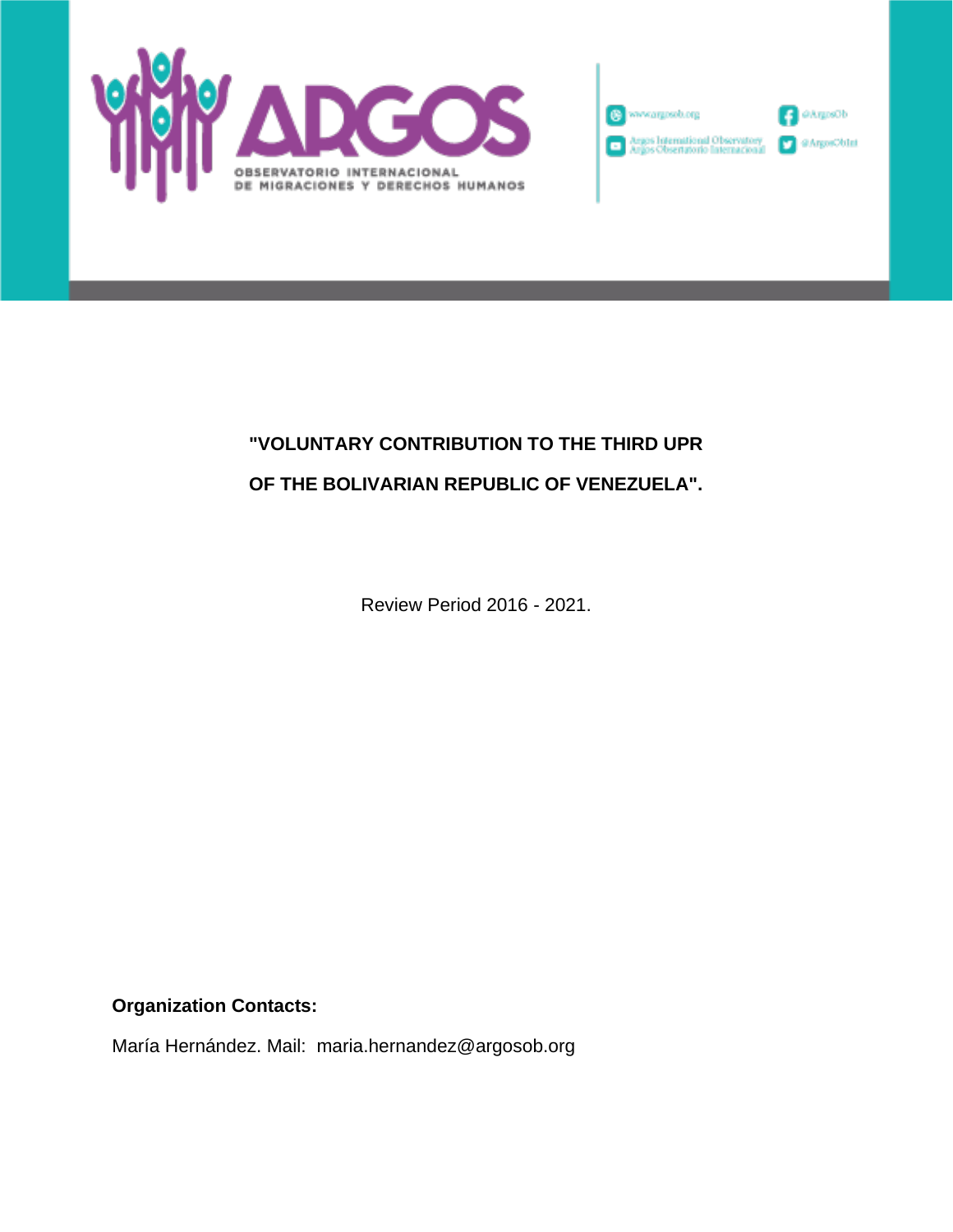



## **Advances in aspects of Human Mobility in Venezuela**

- **1.** ARGOS is a non-governmental, non-profit organization, created by a team of people dedicated to research and defense of the human rights of migrants in the Americas, Europe and Africa, in response to the shared concern for the growing violation in different parts of the world. We are present in the cities of Geneva, Buenos Aires, Caracas, Santiago de Chile y New York.
- **2.** The evocation of the ARGOS myth -the one with multiple eyes- inspires us to observe, with a plurality of perspectives, the migratory phenomena and the possible recommendations that guarantee free human mobility in conditions of equality and non-discrimination.
- **3.** In this sense, we defend the right to human mobility and the free movement of persons established in Article 13 of the Universal Declaration of Human Rights, in the face of a reality marked by the raising of walls, the criminalization of migration and an alarming disdain for the inherent rights of each person. This is why we are obliged to mobilize on behalf of migrants and refugees whose rights are violated in the context of migratory movements or in their irregular condition once they are in the countries of destination.
- **4.** We focus on action-research with the objective of accompanying and defending migrant populations whose human rights may be violated. Our purpose is to generate inputs for the realization of advocacy actions, as well as tools that can be useful to social, academic, civil and multilateral organizations in the effective application of the norms of international human rights and humanitarian law.
- **5.** The process of human mobility recorded in recent times in the Bolivarian Republic of Venezuela is a relatively recent phenomenon. It is from the 1980s onwards that a discreet but growing phenomenon of Venezuelan migration to northern countries began. Since then, there have been substantial variations in the migratory destinations chosen by Venezuelan-born people, as well as in the profile of migrants. However, massive migrations per se have only been registered in this country since 2014.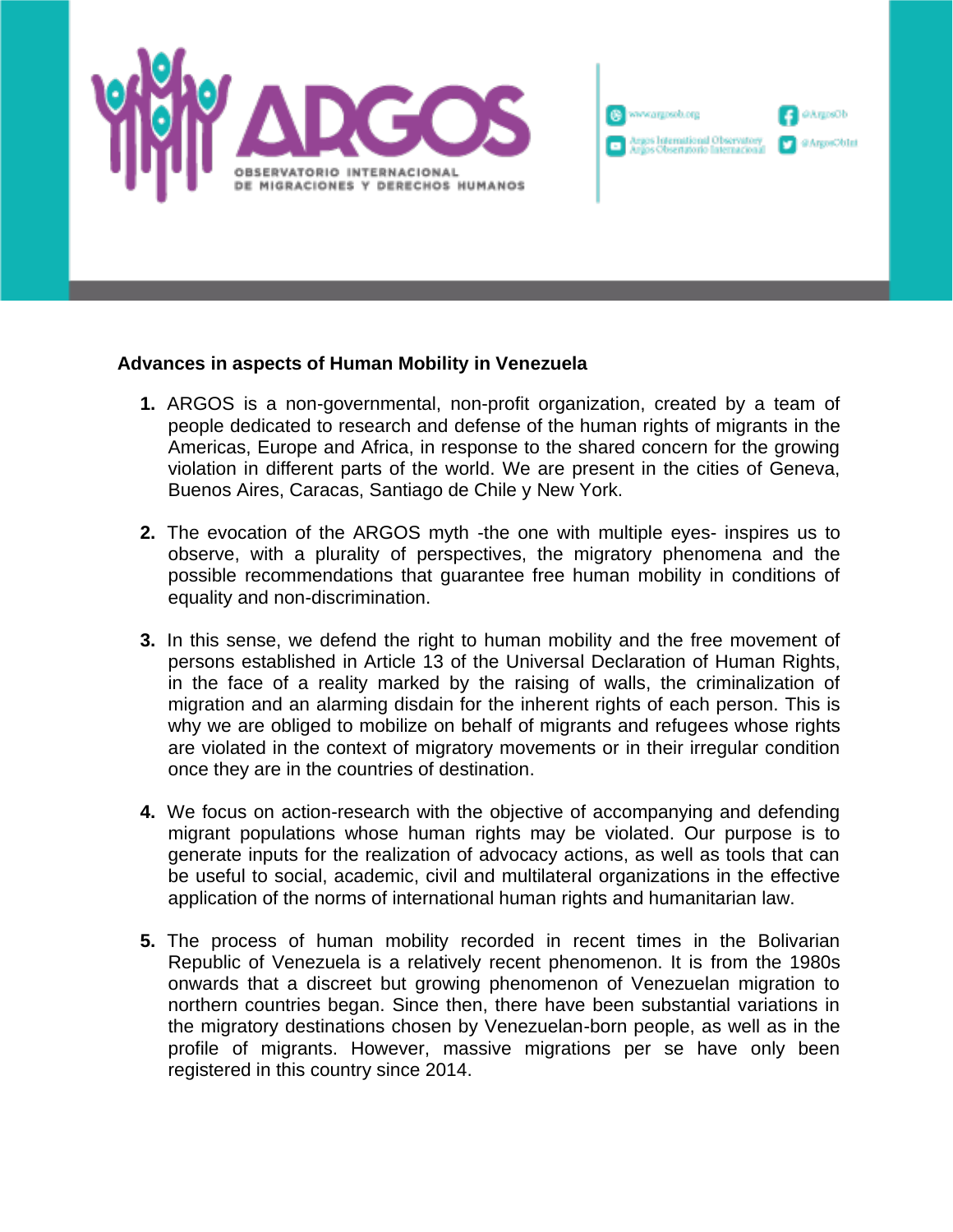



- **6.** Venezuelan migrations since the 1980s had been characterized by being mostly female, concentrated in people from middle and high socioeconomic strata, and having countries such as the United States, Spain and Italy as migratory destinations. After 2015, it became evident that Venezuelan emigration was mostly male, concentrated in people from middle and low socioeconomic strata, and where the countries of migratory destination became, fundamentally, Latin America and, more specifically, Colombia, Peru and Chile, although also with an important presence in countries such as Ecuador and Argentina.
- **7.** It is precisely the history of Venezuela as a country of migratory destination that marks the destiny of its own emigrations. It can be seen that the return migration of nationals from southern European and Latin American countries has facilitated the formation of migratory networks, so that return migration drags along Venezuelan migration without dual nationality, largely due to the effective integration that the country offered to its immigrants in past decades.
- **8.** Another factor that has contributed to stimulate emigration resides in the binational migratory agreements, which, with legislation inspired by reciprocity, facilitated Venezuelan migration processes to countries that were historically expellers of human groups to Venezuela. Likewise, the importance of the free transit agreement within the framework of the Southern Common Market (Mercosur), which in practice allowed the movement of people throughout South America, cannot be ignored. In recent years, however, these facilities have been suspended due to obstacles erected for the control of Venezuelan migrations.
- **9.** It should be noted that since 2014 an economic, financial and commercial blockade has been active against Venezuela, this being the most important factor contributing to emigration: the devastating effects of the package of unilateral coercive measures imposed against Venezuela, of a U.S. and European nature, has generated a serious and massive violation of a wide range of human rights of the Venezuelan population in view of their inability to access food, medicines and quality public services.
- **10.**Regarding Venezuelan migration figures, multilateral organizations such as the United Nations (UN) Population Division and the International Organization for Migration (IOM) have shown difficulties in establishing a measurement of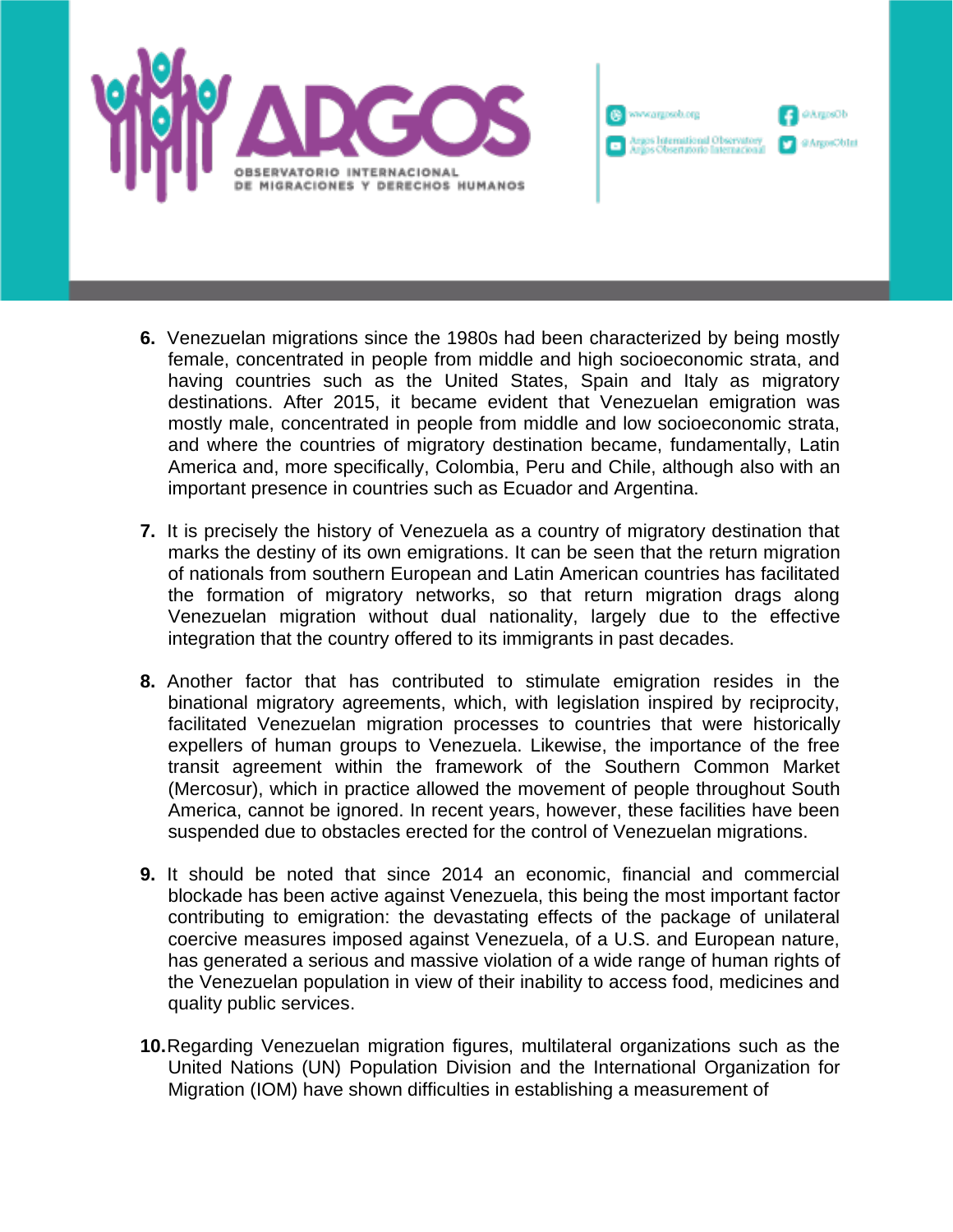



- **11.**Venezuelan migratory flows due to the weight of return migration and people with dual nationality. This has caused differences in the UN agencies' own statistics of almost 100% for 2019. The United Nations High Commissioner for Refugees (UNHCR) acknowledges that their own registration is not reliable, and they point out that a person is likely to be counted multiple times because it is not a biunivocal registration, so that the same person may be registered as many times as they cross the same border on different occasions. It also does not differentiate international emigration from circular and pendular migration flows (which, among others, include people who cross the border and return in a short time, for commercial, labor, educational or health reasons).
- **12.**The Coordination Platform for Venezuelan Refugees and Migrants (R4V), clarifies in each update report that its figures are not based on biunivocal records, through the following tagline: "this figure represents the sum of Venezuelan migrants, refugees and asylum seekers reported by host governments It does not necessarily imply individual identification, nor registration of each individual, and includes a degree of estimation" (R4V, 2019). However, despite the important methodological clarification, the Platform's press releases and reports give the figure the quality of being the number of "Venezuelans" abroad, without taking into account the risk of overestimation that this entails. Hence the figure of 4.5 million migrants that is often quoted in the international press.
- **13.**The Andean countries receiving Venezuelan migrants experienced a new process for them, so the presence of Venezuelans is a novelty for their populations and for the economies of these countries, due to their low capacity to absorb foreign labor. In this sense, what has happened is that the vast majority of Venezuelan migrants have had to join the informal economy, with all that this entails in terms of lack of labor and social protection, pigeonholing and stigmatization of the migrant population, which has led in some countries to an outbreak of xenophobic manifestations by sectors of society and government authorities themselves against this population.
- **14.**The trend of Venezuelan migration to the region has now shown an abrupt turnaround during 2020. Even months before the beginning of the health crisis caused by the COVID-19 pandemic, more than 200,000 people returned to Venezuela, mainly from Colombia, Ecuador, Peru and Brazil, by all possible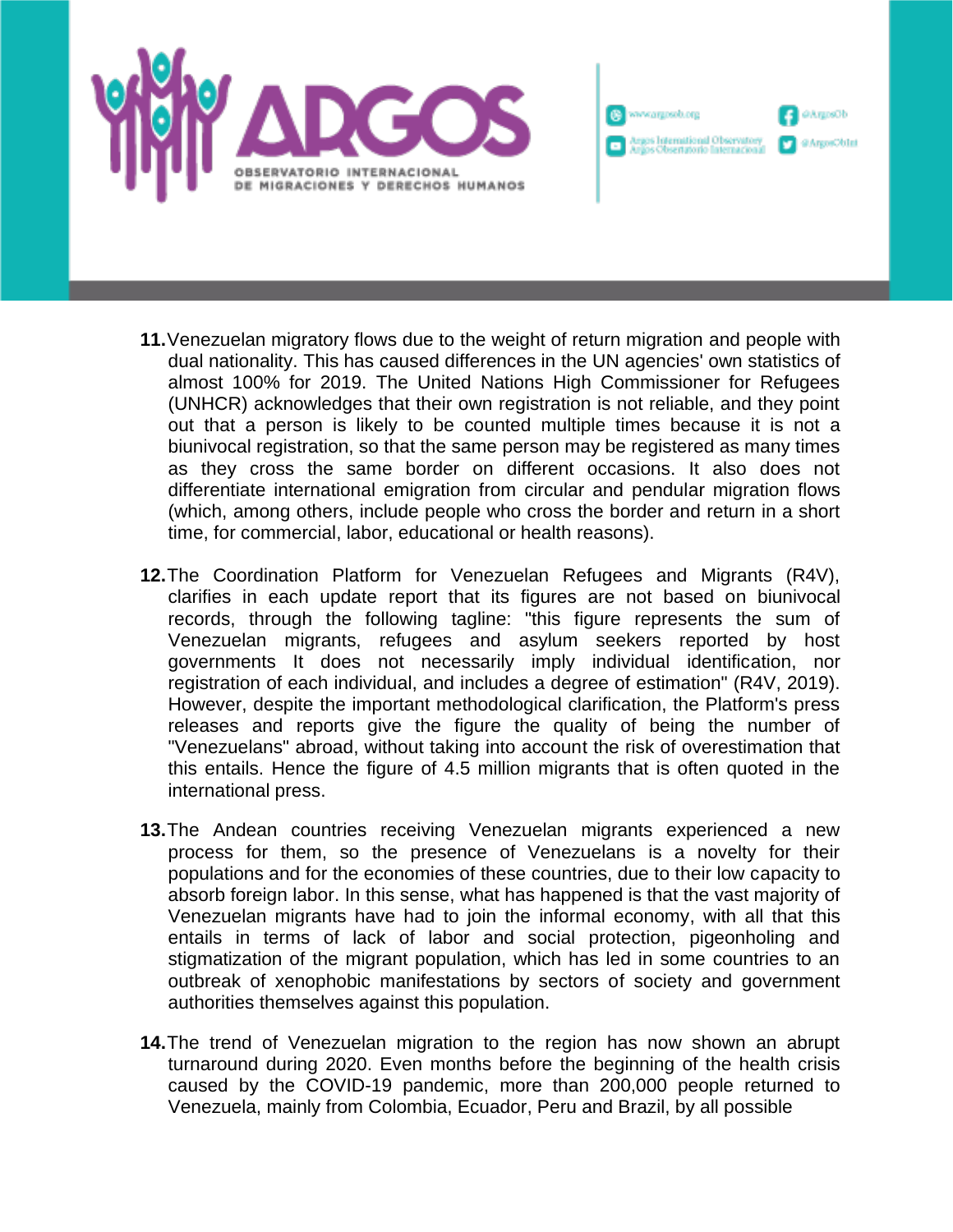

means, as a result of massive evictions, dismissals, violence and discriminatory acts against them. There have been numerous complaints made by Venezuelan migrants about the little or no attention received by the authorities of those countries, not to mention the fact that this population has not benefited from social protection plans, nor has a regional plan been contemplated to guarantee their safe transfer to Venezuela.

<sup>(2)</sup> www.argosob.org

gos International Observatory<br>Gos Obsertatorio Internacional

dGeogrAú

@ArgosOblat

- **15.**In relation to persons with Refugee status, the National Commission for Refugees reported in 2018 that in Venezuela there were 297 persons with refugee status, in addition to 112 pending applications. This figure includes people of different nationalities, fundamentally of Colombian origin, and includes some of Syrian origin. It is worth noting that still in 2019 Venezuela was the country in the region with most refugees in its territory, only surpassed by Peru. For several decades, this country has welcomed numerous people who have fled the conflict in Colombia, and who have not managed to obtain any kind of protection from the Colombian State. Thus, the number of Colombian refugees is more than double the number of Venezuelan refugees.
- **16.**In Venezuela, widespread expressions of xenophobia and discrimination against foreigners are not part of its culture, due to its historical tradition of hospitality towards all nationalities. However, as a way of instituting a mechanism to attend to the victims of such manifestations when they occur, the Venezuelan State, through the National Institute Against Racial Discrimination, established in July 2019 a series of Mechanisms for the formation of Committees Against Racial Discrimination, which are still being constituted at the national level.
- **17.**Human trafficking is a global and regional problem, from which the country does not escape. To address it, Venezuela is implementing a National Anti-Trafficking Plan 2020-2025 (which was a recommendation of the UPR in 2016<sup>'</sup>), through the National Council against Trafficking in Persons, and the National Office against Organized Crime and Terrorist Financing (Oncdoft), which with the support of all national bodies, are oriented towards the protection of victims, particularly the most vulnerable sectors of our society, such as women and children and adolescents.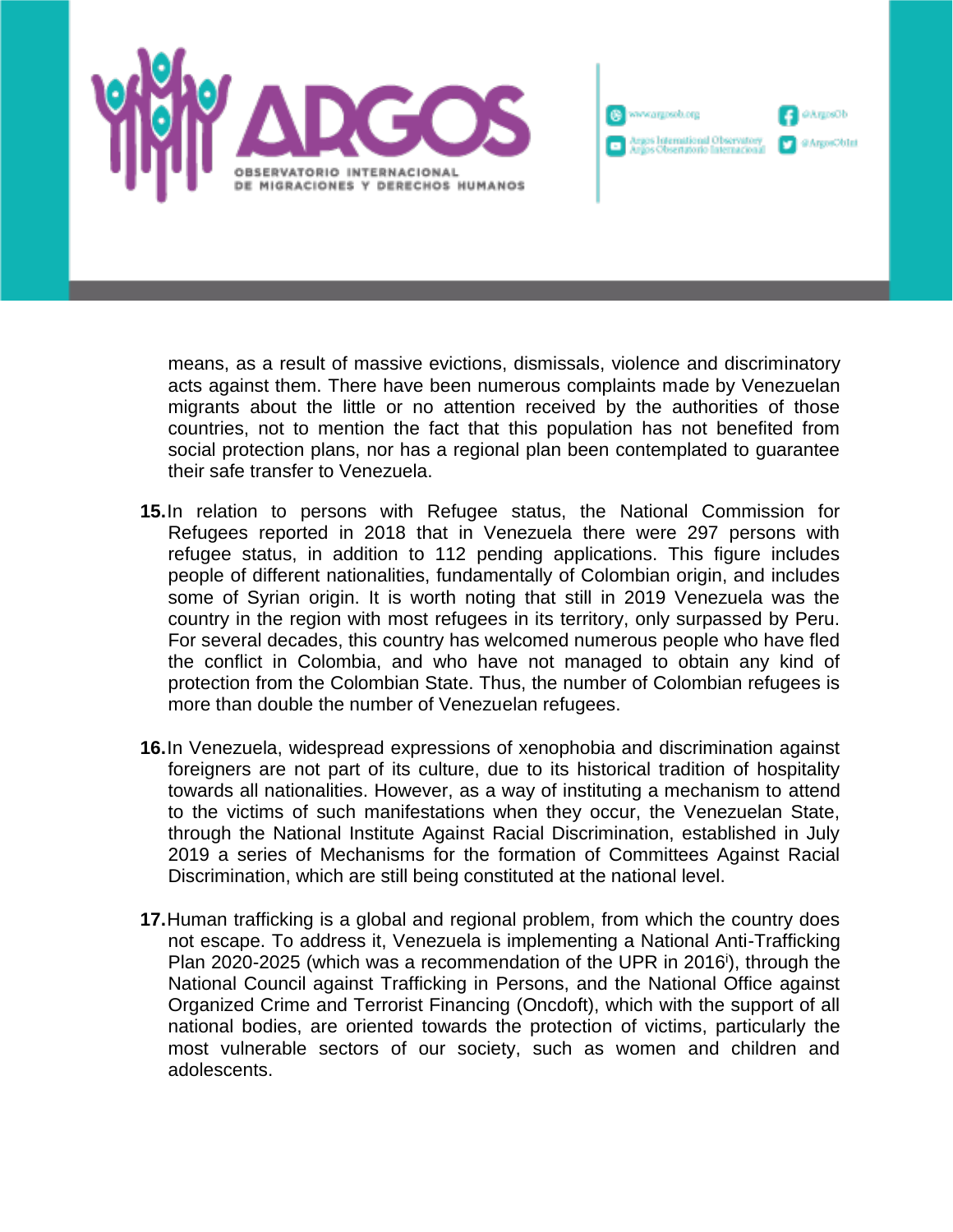



**18.**There is an international legal framework subscribed and ratified by Venezuela for the fight against human trafficking, such as: Convention No. 29 of the International Labor Organization on Forced Labor, Universal Declaration of Human Rights, Convention for the Suppression of the Traffic in Persons and of the Exploitation of the Prostitution of Others, Hague Convention on the Protection of Children and Cooperation in Matters of International Adaptation.

## **Challenges**

**19.**With the new National Assembly in office since 2020, the efforts to eliminate discrimination against women and girls should be advanced through a law draft on Human Trafficking.

## **Recommendations**

- **20.**Is urgently needed the establishment of the National Migration Commission contemplated in the Migration Law.
- **21.**Adopt measures for the ratification of Convention No. 189 on Domestic Workers.